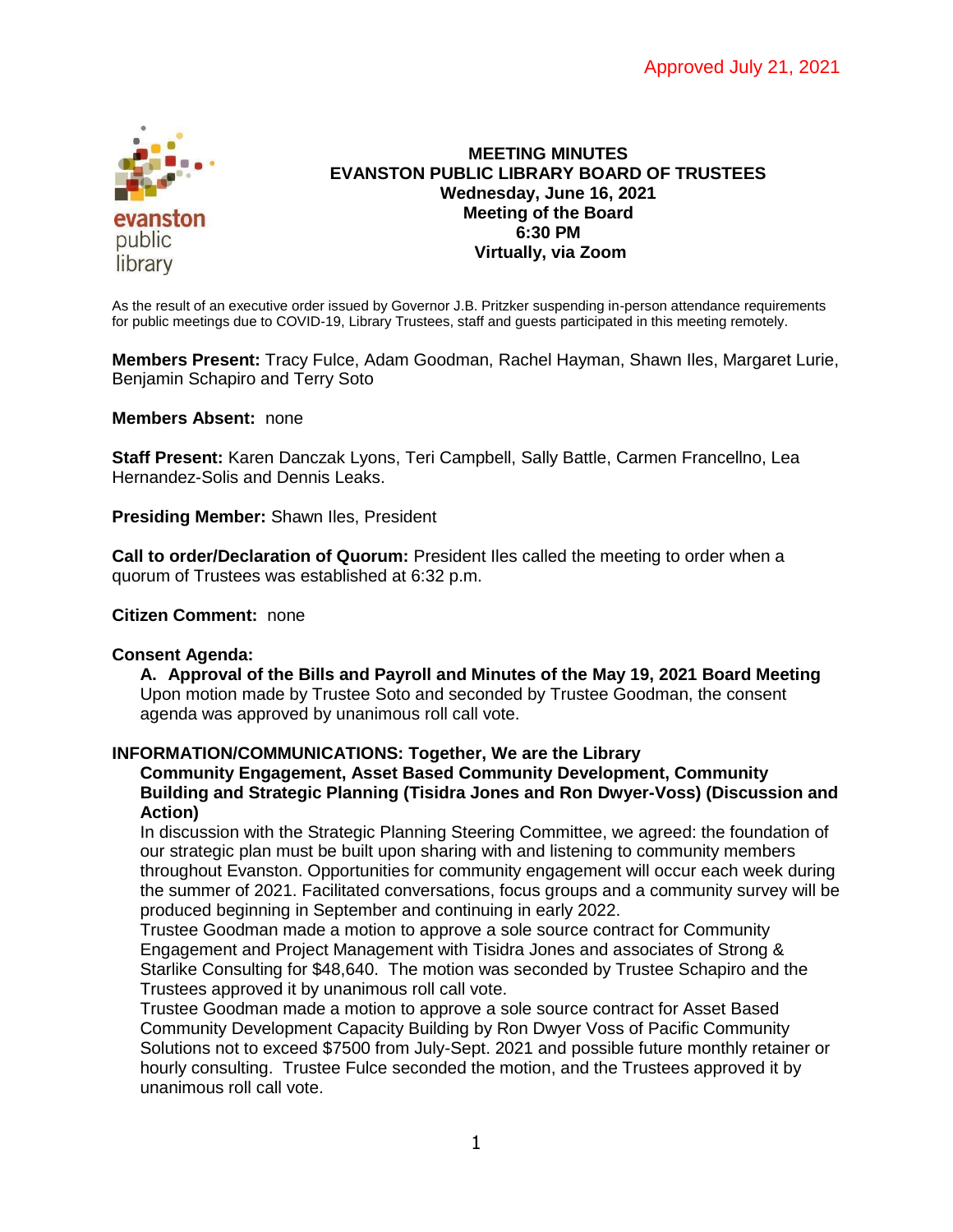# **Equity, Diversity and Inclusion (Joint Task Force):**

### **A. Joint Task Force (Update)**.

Assistant Director Campbell shared a summary of the work of the internal Equity Diversity & Inclusion (EDI) committee and external Racial Equity Task Force (RETF) and their combined efforts to make progress toward the recommendations in the equity assessment. The RETF provided feedback on Robert Crown branch library operations and programs; and discussed the application and recruitment process for new RETF members, and opportunities to learn from youth about their aspirations for the library. The EDI committee continues working to identify racial equity training that includes practical ally-ship work; add affinity groups; reviewing external policies to break down more barriers for patrons and establishing metrics to assess/adjust our progress towards becoming an equitable institution.

# **Library Director's Report:**

The written report of Executive Director Danczak Lyons is included in the board packet. She emphasized the periodic refinement of the EPL website, noting a new option on the right side of our menu called 'En Espanol' which makes all Spanish content easier to find. Danczak Lyons also shared that for the month of June out-of-library service levels totaled between 95 and 105 hours. She promised a full report at the end of summer.

### **Staff Report:**

# **A. Administrative Services Report**

Campbell shared brief highlights from the written report (included in the board packet) and introduced employees hired during the pandemic who were present for the virtual meeting.

### **Board Development:** None

### **Unfinished Business:** None

#### **New Business:**

### **A. Election of Officers (Action)**

Upon motion made by President Iles and seconded by Trustee Goodman, the Election of Officers was approved by unanimous roll call vote. The new officers are Tracey Fulce, President; Rachel Hayman, Vice President; Terry Soto, Secretary; and Ben Schapiro, Treasurer.

### **B. Committee Selections (Discussion)**

Trustees will review current assignments and finalize appointments at the next meeting.

### **C. National Able Lease Renewal (Action)**

Upon motion made by Trustee Schapiro and seconded by Trustee Hayman, the National Able lease renewal was approved by roll call vote. There are no changes to the one year lease term and rate of \$1650 per month.

### **D. Executive Session - Closed Session Minutes**

The proper motion to move into Executive Session was made by President Iles, seconded by Trustee Lurie and approved by roll call vote in order to approve closed session minutes for distribution. The motion to return to Open Session was made by Trustee Schapiro, seconded by Trustee Goodman and approved by roll call vote.